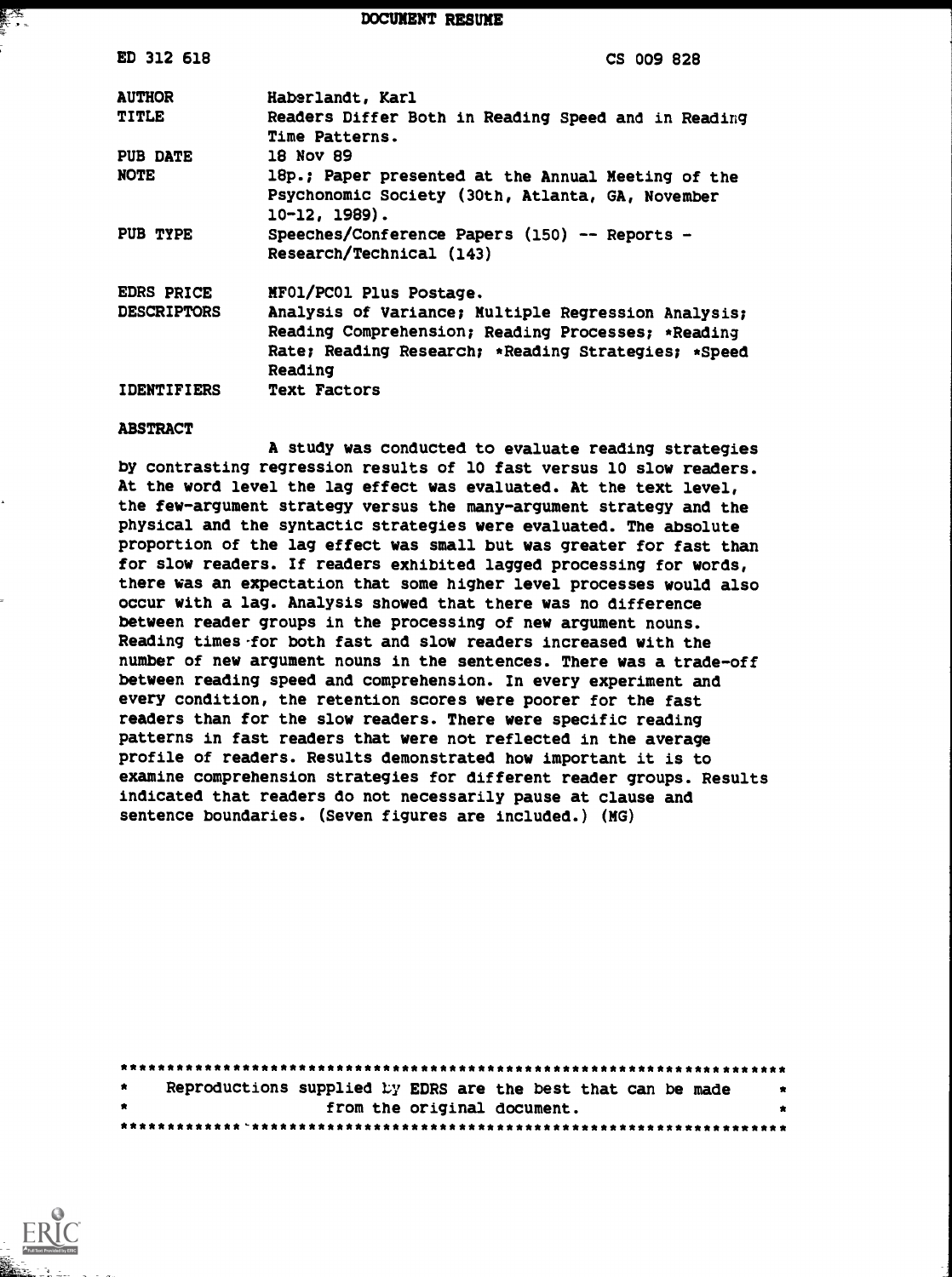Readers differ both in reading speed and in reading time patterns Karl Haberlandt Paper read at 30th Annual Meeting of the Psychonomic Society, Atlanta, GA, Nov 12, 1989.

 $\mathbf{1}$ 

My interest in reading speed began when I was a college student, long before I did reading research of my own. In the early sixties, it was a widely publicized fact that President Kennedy had taken a speed reading course and that he read several papers each day cover to cover. Sometime later, Senator Proxmire argued that speed reading was an important national goal. The person credited with.developing a successful method of speed reading was Evelyn Wood. Evelyn Wood franchises sprung up all over the country. Even colleges and corporations used speed reading programs.

If you consider the claims for speed reading, the wide interest in it should come as no surprise. The most appealing benefit was that speed reading presumably increased the reading speed with no loss in comprehension. Some extraordinary individual feats of speed reading were claimed: reading rates of 2000-10000 words per minute were reported by several investigators. This compares to a reading rate of 250 words per minute for "normal" readers.

Now 30 years later, we do not hear much about speed reading any longer. But as a reading researcher, I have been impressed over the years with the largest source of reading time variance. This is the absolute difference in the reading times of fast and slow readers. The specific question I address today is whether there are differences in the reading time profiles of fast and slow readers, in addition to the difference in absolute reading times. Figure 1 contains the outline of my talk today. "PERMISSION TO REPRODUCE THIS

A reading time profile is the pattern of word reading times generated by a reader. One straightforward hypothesis is that fast and slow readers differ<br>by a constant amount for each word of the text. by a constant amount for each word of the text.

ei Points of view or opinions stated in this docu-<br>ment do not necessarily represent official of view or policy in the controller of capacity represent official<br>Monte of a controller of capacity of the controller or positi However, my colleagues and I knew of no processing theory that would "<br>predict such an outcome. Rather, we formulated reading strategies in fast and slow readers. These hypotheses were culled from the speed reading literature and the research literature. The hypotheses concern differences in the reading profile of fast versus slow readers. The term reading profile

2



INFORMATION CENTER (ERIC)."

EDUCATIONAL RESOURCES INFORMATION<br>CENTER (ERIC)

- 0 This document has been reproduced as Insert Figure 2 about here. received from Ins person or OrgemlitiOn <sup>60</sup> °mowing d
	-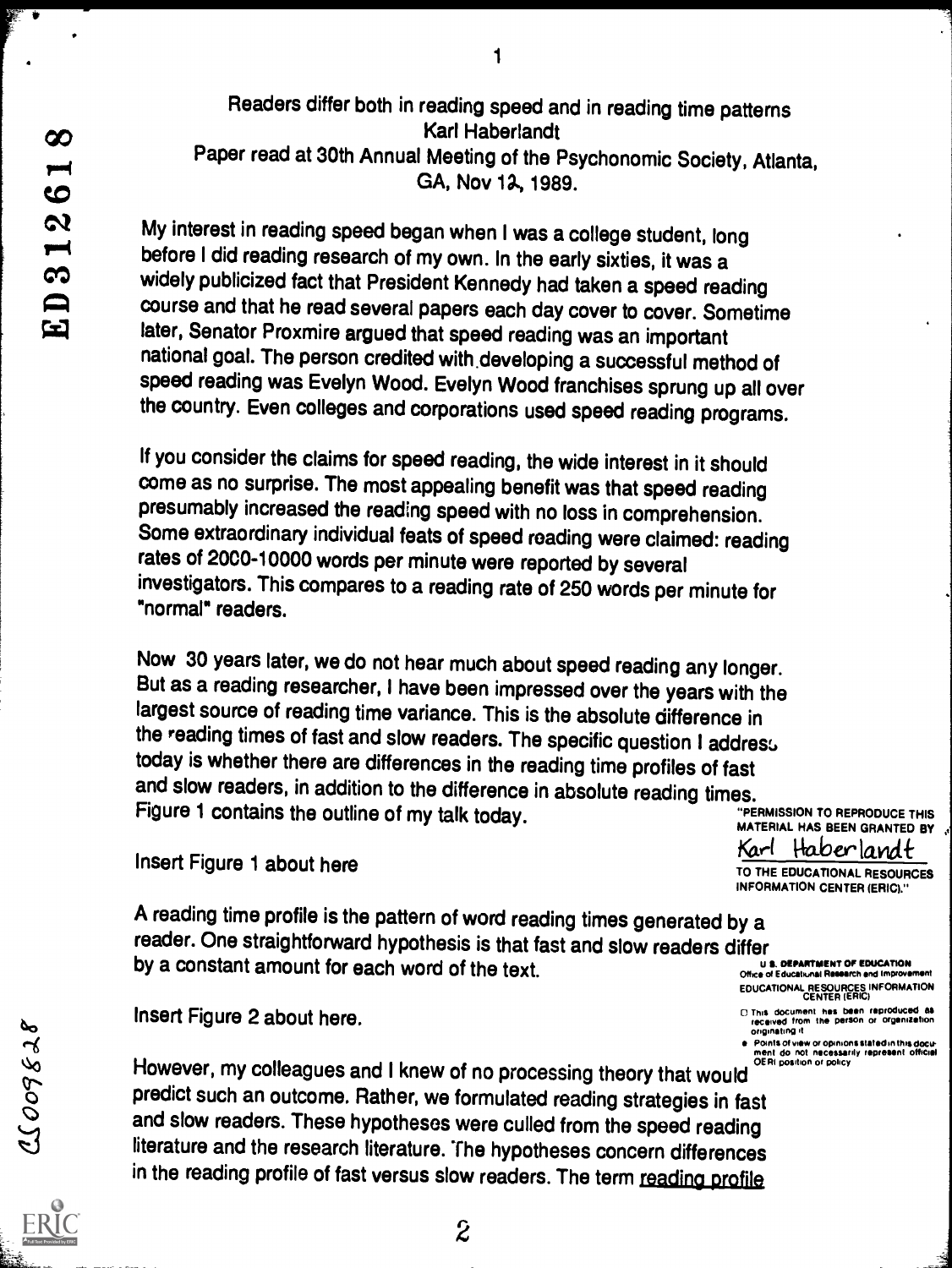refers to the effect of a specific predictor variable on the reading times of a set of words. In some analyses, the set of words includes all of the words read by the readers, in other analyses it includes a subset of the words.

Let us consider for a moment the following question: How do speed readers read?

In speed reading courses, students are instructed to "process" groups of words rather than individual words. This was based on the notion that more information would be extracted in a given eye fixation. Students were also taught a number of physical strategies. They were taught to:

- o scan down the center of a page<br>o to scan diagonally across the pa
- o to scan diagonally across the page<br>o to skim along the edges of the page
- to skim along the edges of the page

It is not clear where these techniques originated, but perhaps early speed reading teachers observed that skimmers spontaneously engaged in some of these strategies.

Shortly, I'll describe three sets of strategies used by fast versus slow readers. My colleagues and I evaluated these strategies in the Moving Window situation using word reading times as the dependent variables. Because the strategies refer to a general framework of reading let me first sketch that framework and the analyses used in this research.

### Reading framework

(i) According to the general framework, readers generate a text representation of the text's meaning. The representation is updated dynamically with new information form the text. Many processes contribute to the representation, ranging from letter recognition to intersentence integration.

(ii) These processes operate within the constraint of a limited working memory. This limit motivated the buffer-integrate-purge model of comprehension introduced by Jarvella. The model assumes that critical text-level information is accumulated in Working Memory until a "convenient" processing unit like a sentence is complete. At the sentence boundary, the current information is integrated with the text representation and the buffer is purged.

(iii) What is the "critical information" buffered in Working Memory? It is

 $\boldsymbol{3}$ 

 $\overline{\mathbf{Q}}$  and  $\overline{\mathbf{Q}}$ 

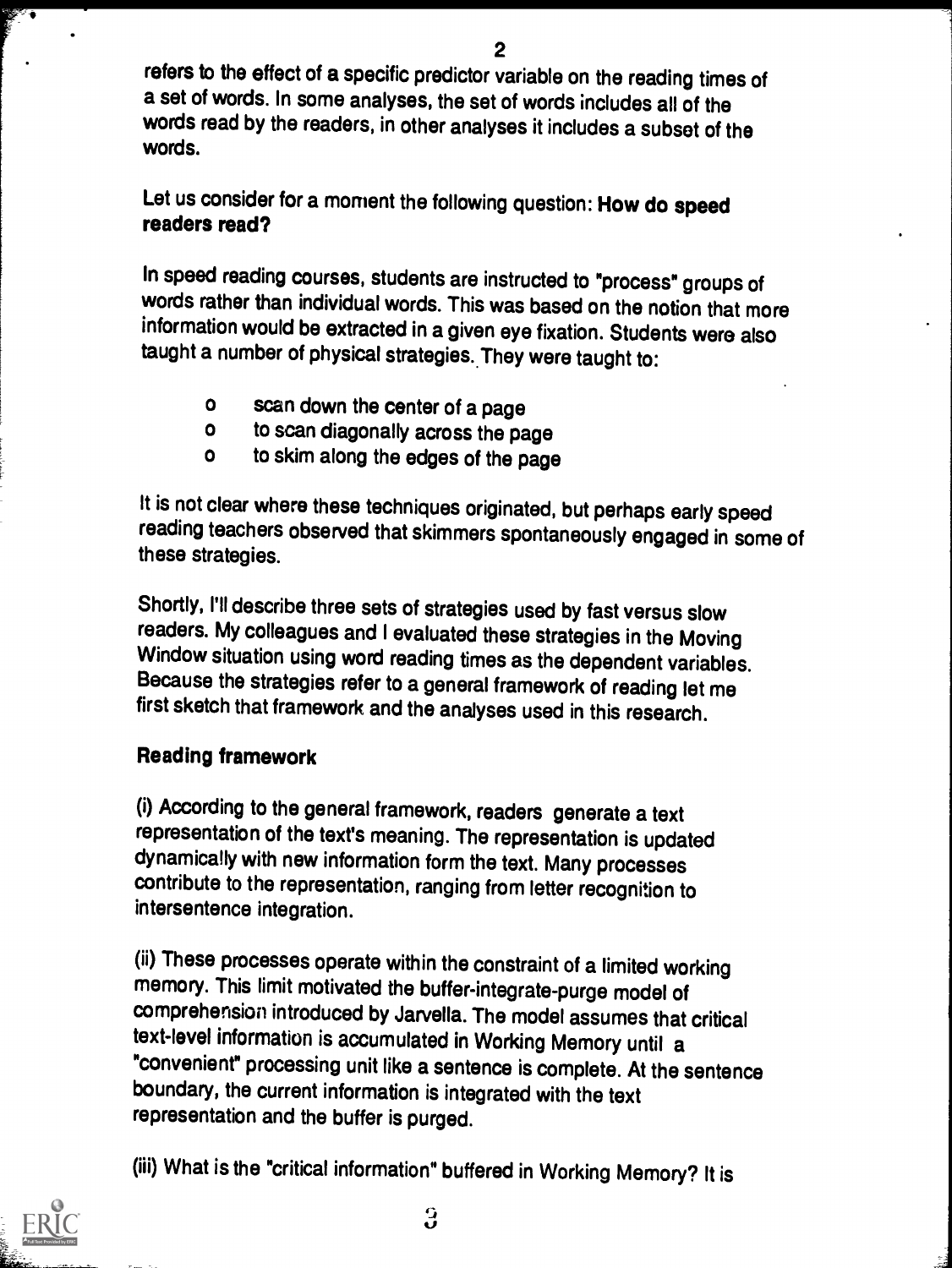the NEW information in the text as measured by the number of new argument nouns. A New Argument Noun is a noun occurring for the first time in a given text ( see Figure 3).

Insert Figure 3 about here

#### Multiple regression analyses

Word reading times were used as dependent variables in multiple regression analyses. The predictor variables included word length, word occurrence frequency, clause boundaries, and the cumulative number of new arguments per sentence or per line. There were also coding variables to indicate the beginning and end points of lines. Finally, we coded a task variable for reader groups experiencing different tasks. The analyses yielded a slope or regression coefficient for each factor, and the R2 coefficient for the entire equation.

The results for average readers have shown that word reading times increase

- 1. for longer words
- 2. for infrequent words
- 3. at clause and sentence boundaries
- 4. and at line boundaries

There were also new argument effects. Reading times at non-boundary locations increased as a function of the number of new argument nouns. This reflected the buffering of new information in working memory. At the end of the sentence, reading times were proportional to the number of new argument nouns in the sentence. This reflected the integration of new information with prior information in LTM. Given this background, I can now describe three sets of reading strategies of fast versus slow readers and report some data, first from experiments 1 and 2.

## Comparison of fast and slow readers

In experiments 1 and 2, we defined fast and slow readers empirically according to the total reading time they chose to devote to the experimental passages. Fast readers were defined as the 10 fastest readers, and the slow readers were the 10 slowest readers in each task condition.

We assumed that the reading pattern of our fast readers should reflect some of the strategies taught in speed reading courses, at least to some extent.

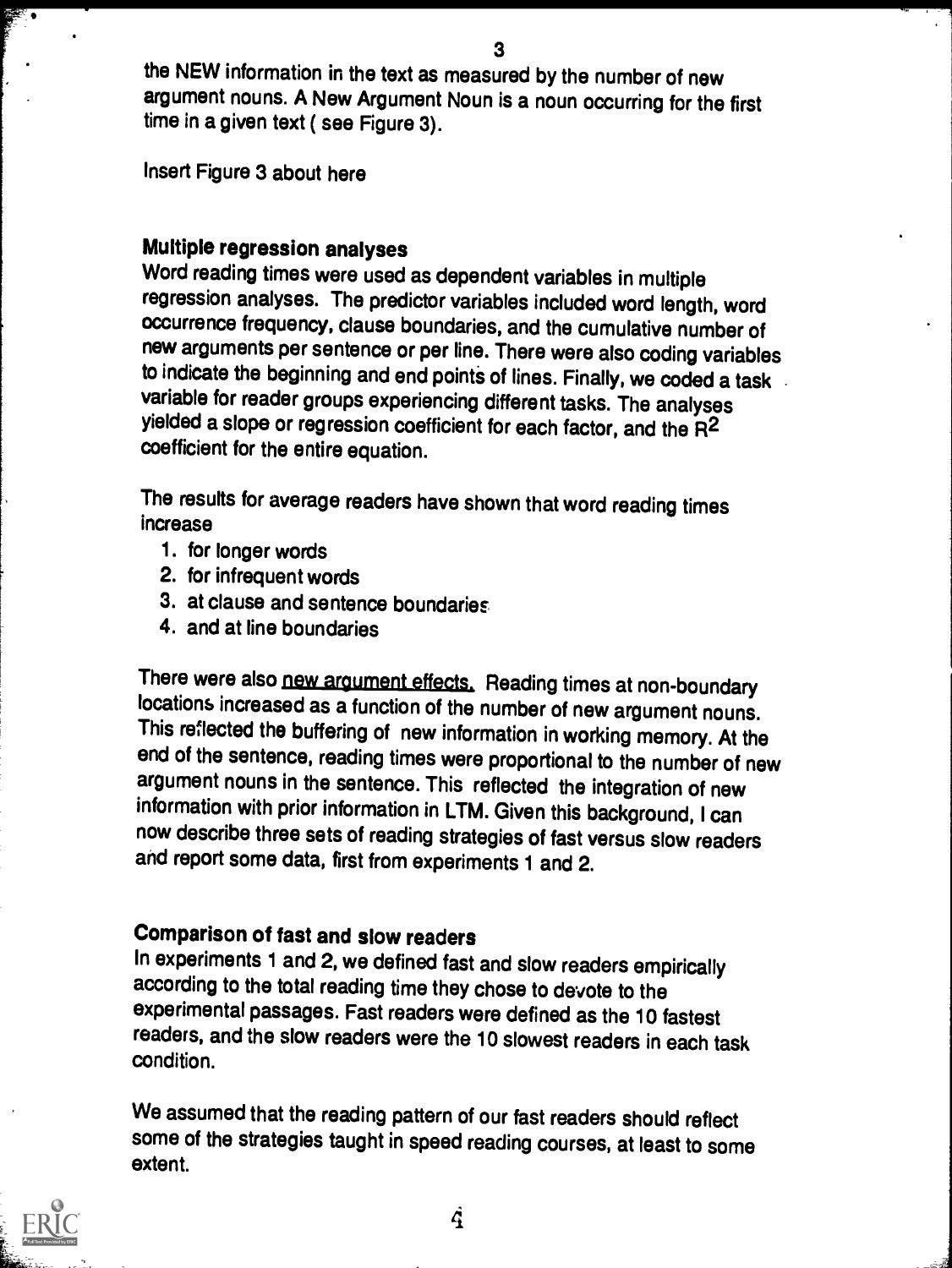We formulated three sets of hypotheses, one at the word-level and two at the text-level. We evaluated the strategies by contrasting regression results of fast versus slow readers.

At the word level, we evaluated the lag effect.

At the text level, we evaluated (a) the few-argument strategy versus the many-argument strategy

and (b) the physical and the syntactic strategies.

### Lag Effects

One of the strategies emphasized in speed reading courses is the chunking strategy. Readers are encouraged to process adjacent words as groups rather than to process them individually. The chunking strategy would mean that at least two words would be processed during a given episode. As the reader processes the current word, some processing of the prior word is expected to continue. As a result, the reading times of word N should be influenced to some extent by features of word N-1.

Because the lag effect is a word-level effect, we evaluated it by analyzing only word-level features. We measured the lag effect by the R<sup>2</sup> coefficient in an equation with only two predictor variables. These were the length and occurrence frequency of the previous word. The dependent variable was the reading time of the current word.

The absolute proportion of the lag effect was small. But importantly, the lag effect was greater for fast than for slow readers, just as predicted. The lag effect is shown in the next figure.

Insert Figure 4 about here

I have just described a lag effect for word-level processes. Remember, however, that word reading times reflect higher level processes as well. If readers exhibit lagged processing for words, we may expect that some higher level processes will also occur with a lag. We will see this below for intersentence integration.

## Many-Argument versus Few-Argument Strategy

Another strategy taught in speed reading courses is to focus on the most important information and to ignore detail. In terms of new arguments, fast readers should extract fewer new arguments from a text unit,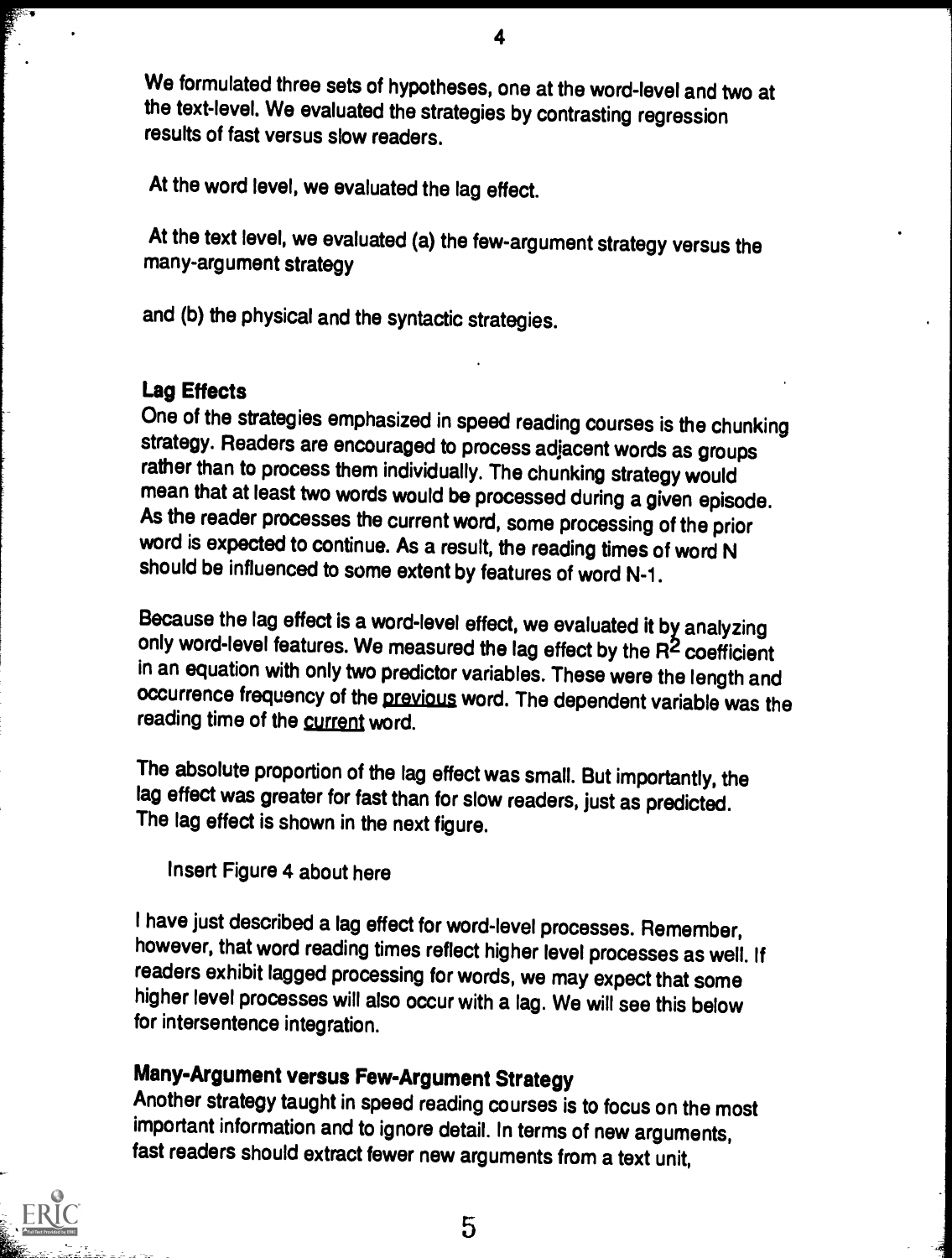whereas slow readers should work through every idea, every detail, every new argument noun. As a result of this processing difference, the new-argument effect should be greater for slow readers than for fast readers.

However our analyses showed that there was no difference between reader groups in the processing of new argument nouns. Reading times of both fast and slow readers increased with the number of new argument nouns in the sentences.

We still suspect that fast readers may favor the few-argument strategy for texts longer than the 275-word passages we used. Reading each of our passages only takes between 1 1/2 and 2 minutes. We would expect that in longer passages, say, of about 1000 words, the predicted few-argument strategy would emerge.

# Physical versus Syntactic Strategy

We know that "average" readers pause at certain locations in the text in order to integrate new information with previous information (Haberlandt et al., 1986; Just & Carpenter, 1987). The locations that readers slow down at include both syntactic and physical locations. Because physical locations are more readily detected in superficial reading of a text than syntactic locations, fast readers would be expected to pause at those locations. Students in speed reading courses are instructed to identify the "edges of the print," the line boundaries and use these as "landmarks." The alternative strategy is to pause at syntactic locations, namely at clause and sentence boundaries, and use them for intersentence integration. My colleagues and I assumed that slower readers would prefer this strategy.

You should note that these two strategies are not mutually exclusive. They should be viewed as preferences.

I evaluated the strategy contrast in multiple regression analyses using coefficients for line versus sentence boundaries. These boundary locations were coded and entered as a predictor variable in the equation, along with other variables named above. Again regressions were computed for individual readers. The standardized regression coefficients were then analyzed in ANOVAs. The analyses showed that fast readers did more processing at line boundaries, whereas slow readers did more processing at sentence boundaries.

 $\mathbf{f}$ 

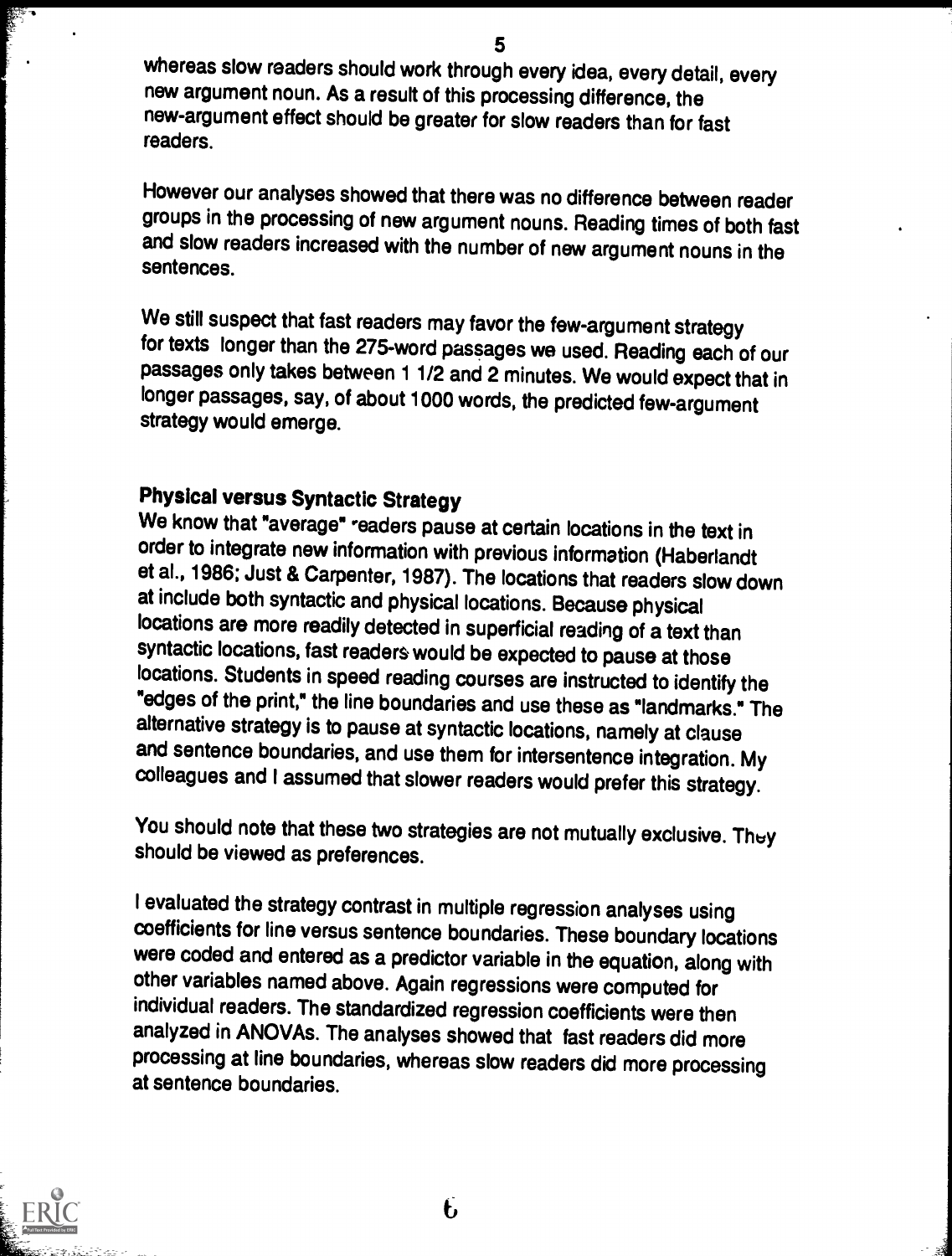### Integration effects at sentence versus line boundaries

Faster and slower readers tended to pause at different locations. But how do we know that new-argument integration takes place at these locations? We evaluated integration by calculating the new argument coefficients at these specific locations. These analyses do not involve the entire set of words read by readers. According to the predictions, slow readers integrate at the end of the current sentence, whereas fast readers integrate at the line boundary. Since processing is lagged, as we saw earlier, fast readers are expected to integrate the new arguments at the beginning of the next line. As Figure 5 shows, this is what took place.

#### Insert Figure 5 about here

# Buffering effects relative to sentences versus lines

From research based on "average" readers we know that buffering of new argument nouns takes place at non-boundary locations. Because slower readers integrate at sentence boundaries, they presumably buffer new argument nouns in terms of sentences. By contrast, faster readers were expected to buffer new arguments in terms of lines. So we cumulated new<br>arguments both in terms of sentences and in terms of lines for both groups of readers. We found that in slow readers, the cumulative new argument effect was greater for sentences. On the other hand, in fast readers it was greater for lines. Thus, both the integration and buffering results show that fast readers favor a physical line-oriented strategy whereas slow readers favor the syntactic strategy.

## Experimenter control of reading strategies

Interesting as the results are that I presented so far, they were based on post-hoc analyses. Faster and slower readers were selected after they had completed the experiment. It was up to readers whether they read quickly or slowly. Experiment 3 was designed to explore to wliat extent the different reading strategies could be induced through experimenter instructions. Readers assigned to a "slow" group were instructed to read the text very "carefully." The "fast" readers were requested to read as fast as they could. Our instructions separated the reading speed of the two groups. The mean word reading times of the fast and slow groups were 375 ms and 495 ms respectively ( $p < .01$ ).

As for reading time patterns, in experiment 3 all the essential findings of the two previous experiments were replicated: Fast readers exhibited the lag effect at the word level. They tended to pause at line boundaries, rather than at sentence boundaries. They integrated new argument nouns to a greater extent at the beginning of a new line, and they buffered relative



क्कि

ヴ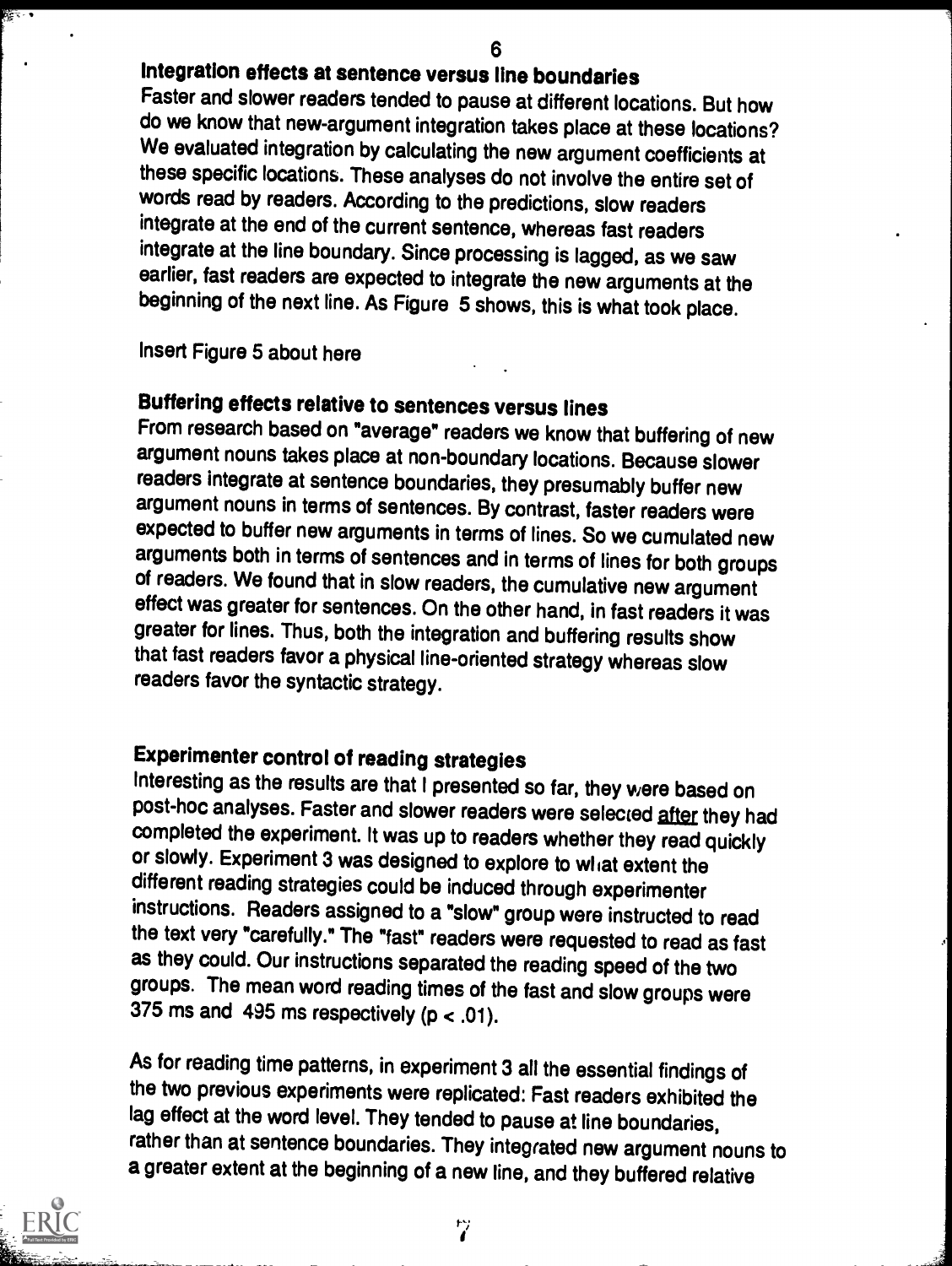to lines rather than relative to sentences. And, once again, there was no difference in the overall new-argument effect. Thus, experiment 3 has shown that experimenter instructions influence reading speed and reading strategies.

### **Conclusion**

First let us consider the level of comprehension attained in fast and slow reading. Unfortunately, there was no "free lunch" here. There was the trade-off between reading speed and comprehension predicted by Crowder (1982) and Just and Carpenter (1987), although not by speed reading advocates. In every experiment and every condition, the retention scores were poorer for the fast readers than for the slow readers.

### Insert Figure 6 here

Of course, if only a certain minimum of retention is required fast reading may yield an adequate retention level, just as skimming does.

Second, there were specific reading patterns in fast readers that were not reflected in the average profile of readers. This result indicates how important it is to examine comprehension strategies for different reader groups. Classifications other than reading speed may be used as well: One can formulate processing differences for high versus low retention<br>scorers, for high versus low reading span scorers, and for different groups defined by factorial combinations of attributes. An interesting contrast would illuminate processing at different levels of cognitive efficiency. In this comparison one would compare profiles of fast readers with high retention scores with profiles of slow readers with low retention scores.

Finally, one of the most interesting issues raised by this research is the "mapping problem." Standard texts cite the Graf and Torrey (1966) results that readers comprehend a text more readily when its physical layout agrees with the clausal or propositional structure (see top panel of Figure 7). These results were cited, e.g., Clark & Clark (1977) and John Anderson (1985)

### Insert Figure 7 about here

On the other hand, our research has shown that readers do not necessarily pause at clause and sentence boundaries.

A similar result was recently reported by Sinclair, Healy, & Bourne (1989). These investigators found that readers' comprehension was better when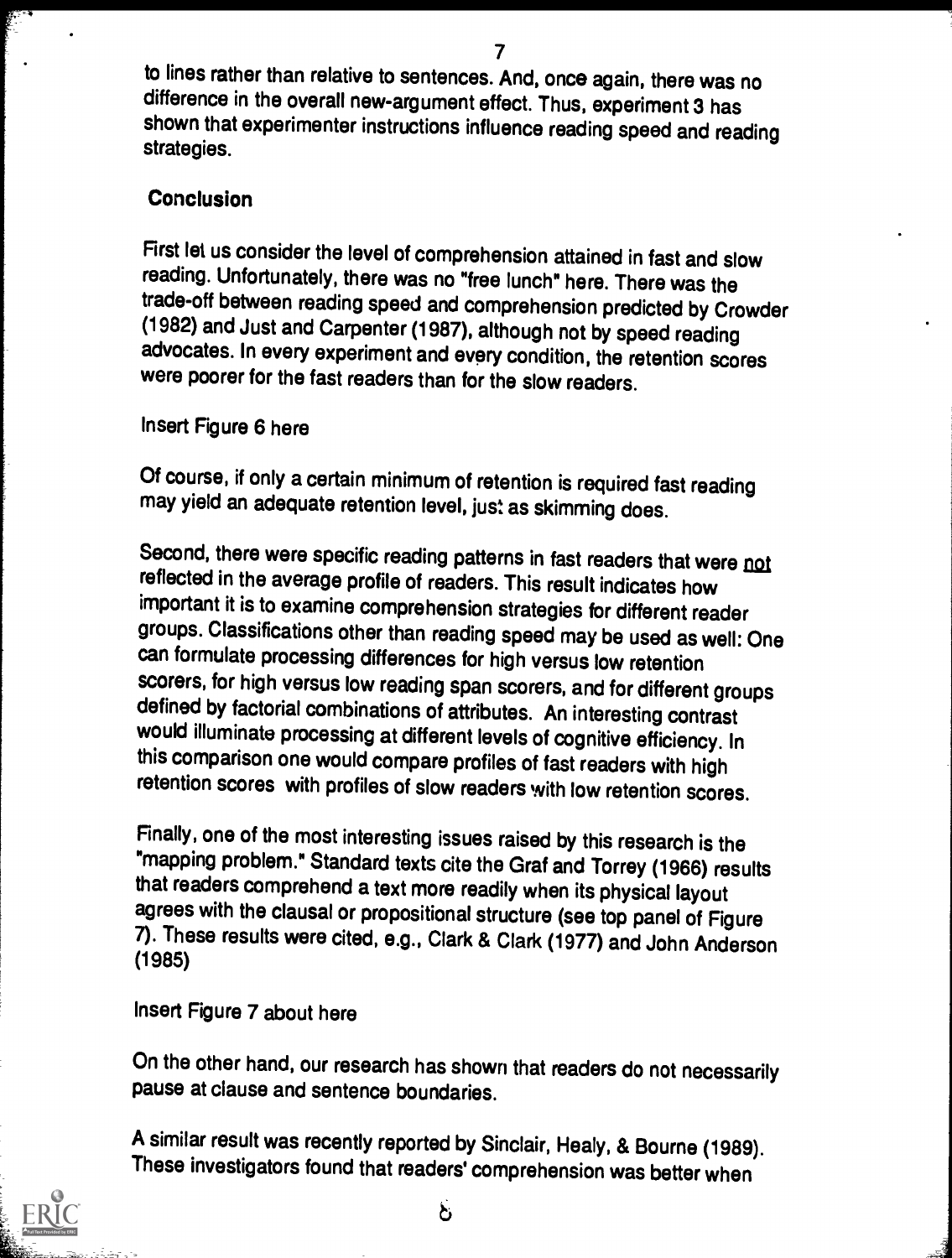they were given pauses in RSVP than when no pauses were given. According to Sinclair et al., readers use the pauses to integrate the information from the text. That pauses help was not surprising. What was surprising was that the location of the pauses was not important. In one of their conditions, the pauses coincided with phrase, clause, and sentence boundaries (see bottom panel of Figure 7). In another condition, the pauses occurred arbitrarily between words.

The puzzle is: How do fast readers map information from lines to the text representation? This question is important because it concerns the nature of the text representation. Major theories assume a propositional representation, either as the only representation, or in conjunction with a "situational" model. ,

If one abandons the notion of the proposition as the unit of processing then the results I described appear less contradictory. A finding from our earlier research calls propositions into question as well. In several of our earlier studies the number of new arguments was a better predictor of reading times than the number of propositions.

Thus it appears possible that a text is represented in terms of more molecular units such as argument nouns. However, it is difficult to see how those nouns would be linked to each other unless one assumes that every argument is linked to every other one by default. This is an idea reminiscent of recent models of memory. Alternatively, the representation might consist of a small number of macro-propositions and a relatively large number of argument nouns in text memory. Considerations like these make the mapping issue an important one and I expect to hear more about molecular text representations.

#### References

- Anderson, J. R. (1985) Cognitive Psychology and its implications. San Fransisco: Freeman.
- Clark, H.H. & Clark, E.V. (1977) Psychology and language. New York, N.Y.: Harrourt.
- Crowder, h. (1982) The Psycholoav of Reading: An Introduction, New York, N.Y.: Oxford.
- Graf, R. & Torrey, J.W. (1966) Perception of phrase structure in written language. Paper read at the annual convention of the American Psychological Association.
- Haberlandt, K., Graesser, A.C., & Schneider, N. J. (1989) Reading strategies of fast and slow readers. Journal of Experimental Psychology:<br>Learning. Memory. and Cognition.15. 815-823.

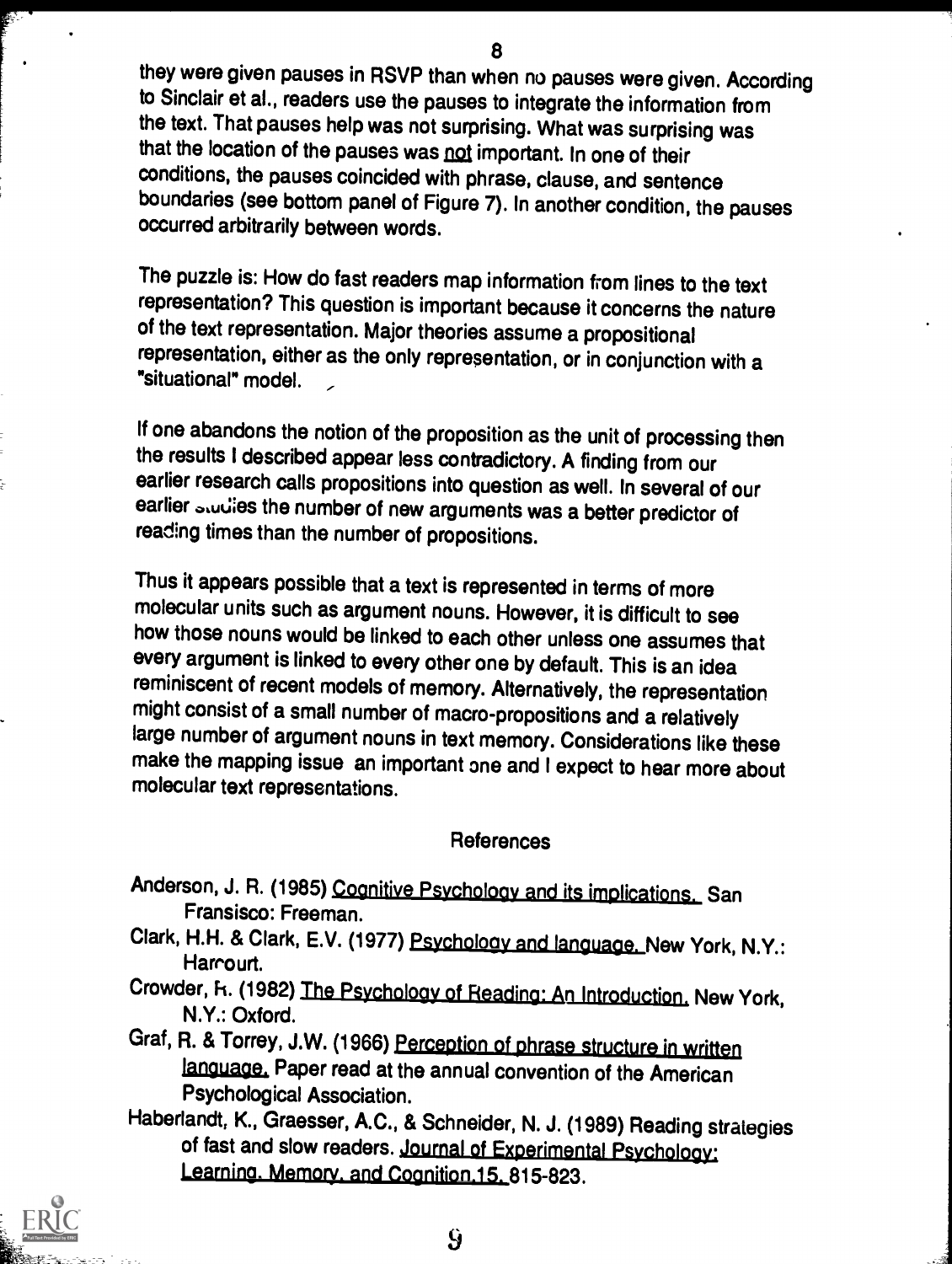Just, M. A. & Carpenter, P.A. (1987) The psychology of reading and and language comprehension, Newton, MA: Allyn and Bacon.

Sinclair, G.P., Healy, A.F., and Bourne, L.E. (1989) Facilitating text memory with additional processing opportunities in rapid sequential reading.. journal of Experimental Psychology:Learning. Memory. and Cognition, 15, 418-431.

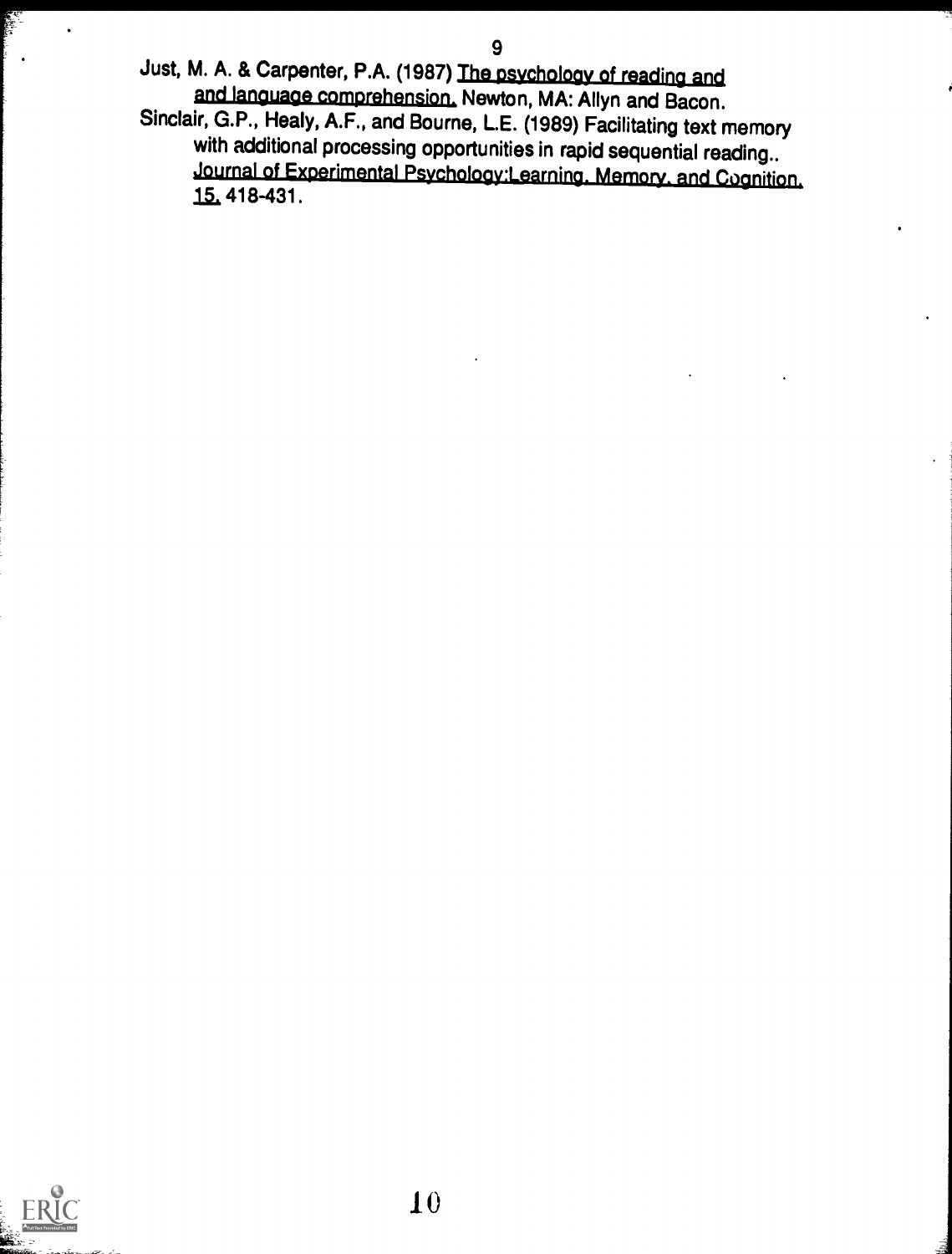### 10 Figure Captions

Figure 1. Outline of my talk

Figure 2, Hypothetical reading profiles for fast and slow readers for successive words of a sentence.

Figure 3. Sample passage and illustration of new argument nouns and word reading times.

Figure  $4$ , Proportion of variance accounted for  $(R<sup>2</sup>)$  in the reading times of the current word by attributes of the previous word in Experiments 1, 2, and 3.

Figure 5. New-argument effects at the beginning of the line versus the end of the sentence in fast and slow readers of Experiments 1, 2, and 3.

Figure 6, Retention of information in the two task conditions of Experiments 1, 2, and 3.

Figure 7. Sample materials to illustrate the location of breaks in texts.

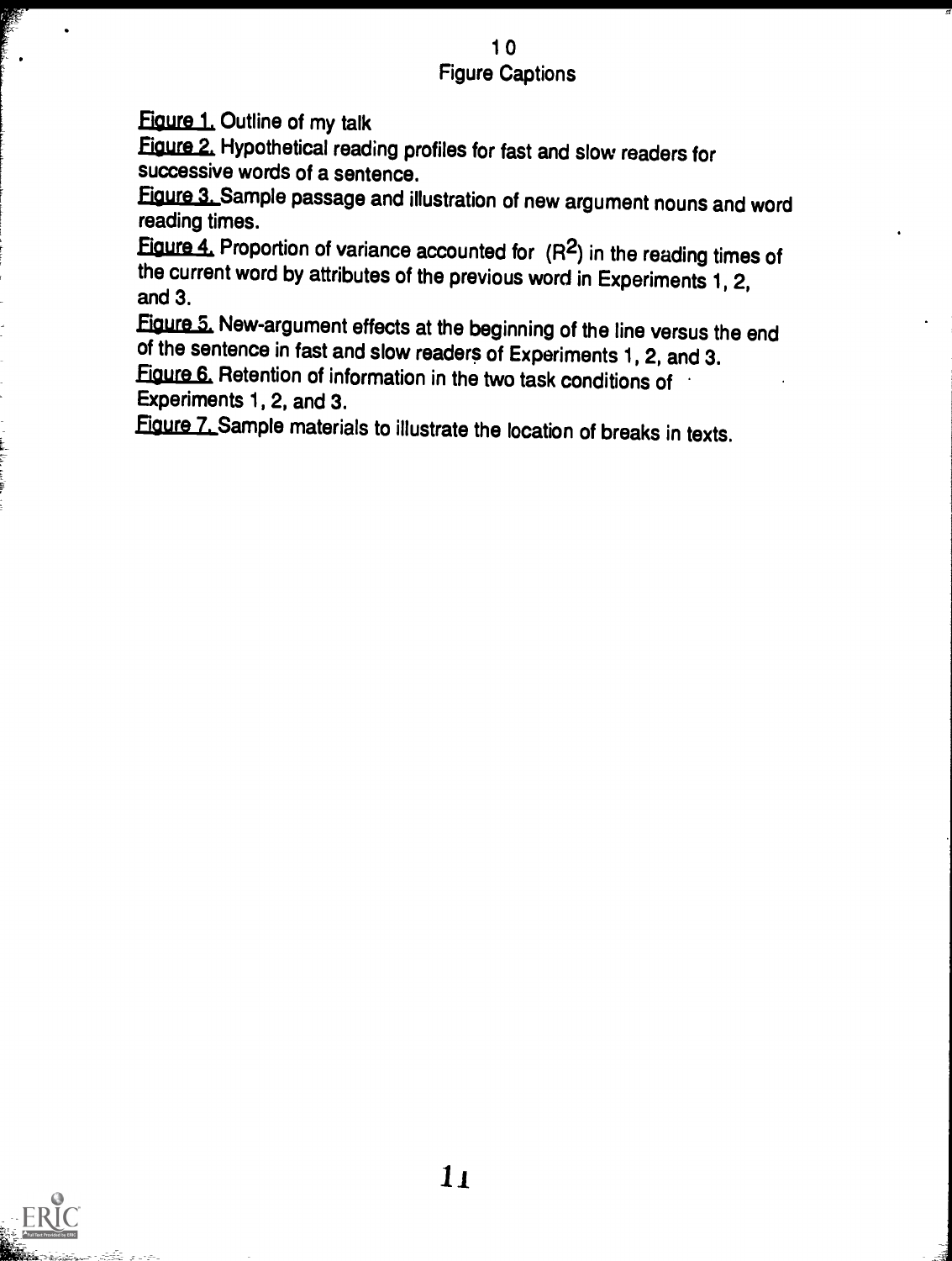### Readers differ both in reading speed and in reading time patterns Karl Haberlandt

### Introduction

Reading profiles

How do speed readers read?

Reading framework

Multiple regression analyses

# Comparison of fast versus slow readers

Lag effects

The many-argument versus few-argument strategy

The physical versus syntactic strategy

Integration effects at sentence versus line boundaries

Buffering relative to sentences versus lines

Experimenter control of reading strategies

**Conclusion** 

Tradeoff between speed and comprehension

Comparison of different reader groups

The "mapping problem"

See Haberlandt, Graesser, & Schneider (1989) for a fuller version of this paper.

Support from NSF and NICH-HD



 $1\ddot{z}$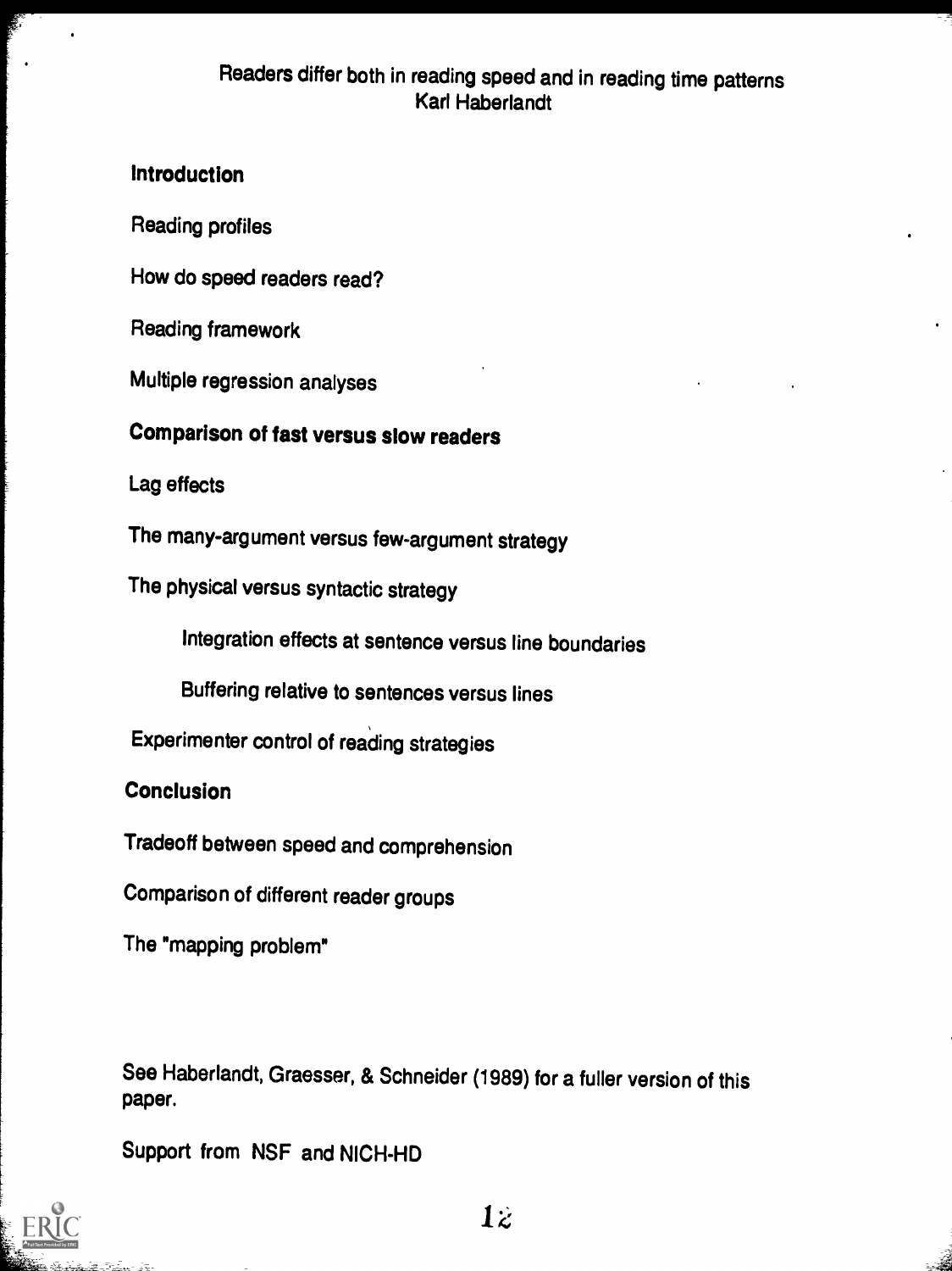

ERIC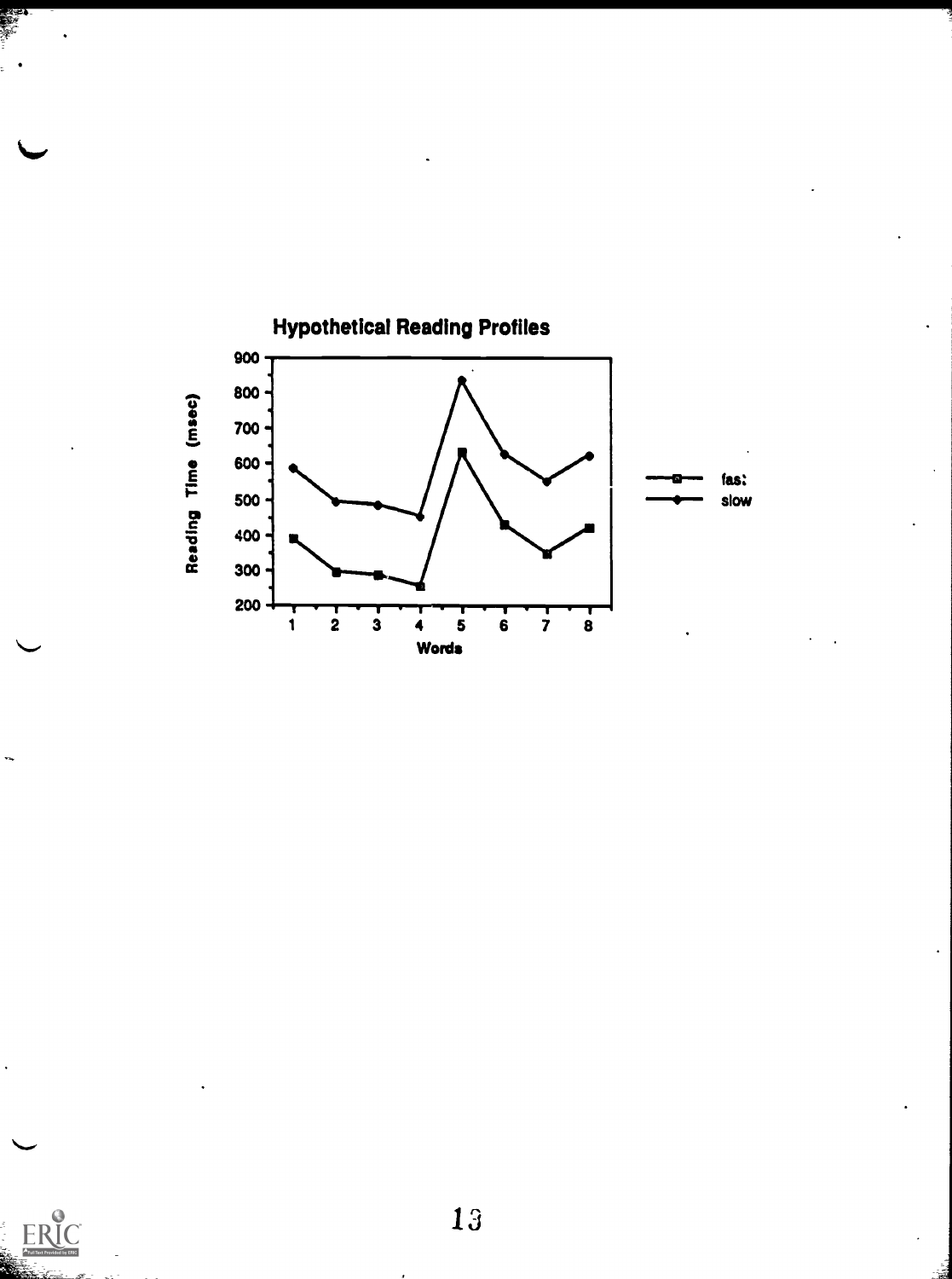The first signs of Alzheimer's disease an insiduous malady of the elderly are small and puzzling. The memory lapses, confusion, dementia characteristic of the disease worsen. Eventually most pationts must be placed in institutions....

New Argument Noun = Underlined Repeated Argument Noun = Italic

The first signs of Alzheimer's disease an insiduous malady of the elderly are small and puzzling. The memory lapses, confusion, dementia characteristic of the disease worsen. Eventually most patients must be placed in institutions....

A data sample of word reading times:

The first signs of Alzheimer's disease an 490 394 386 353 735 531 450

insiduous malady of the elderly are small and<br>523 513 456 418 623 415 411 383 513 456 418 623

puzzling. The memory lapses, confusion, and<br>680 615 438 586 654 430 680 615 438 586 654 432

dementia characteristic of the *disease* worsen.<br>742 632 402.377 464 801 402 377 464 801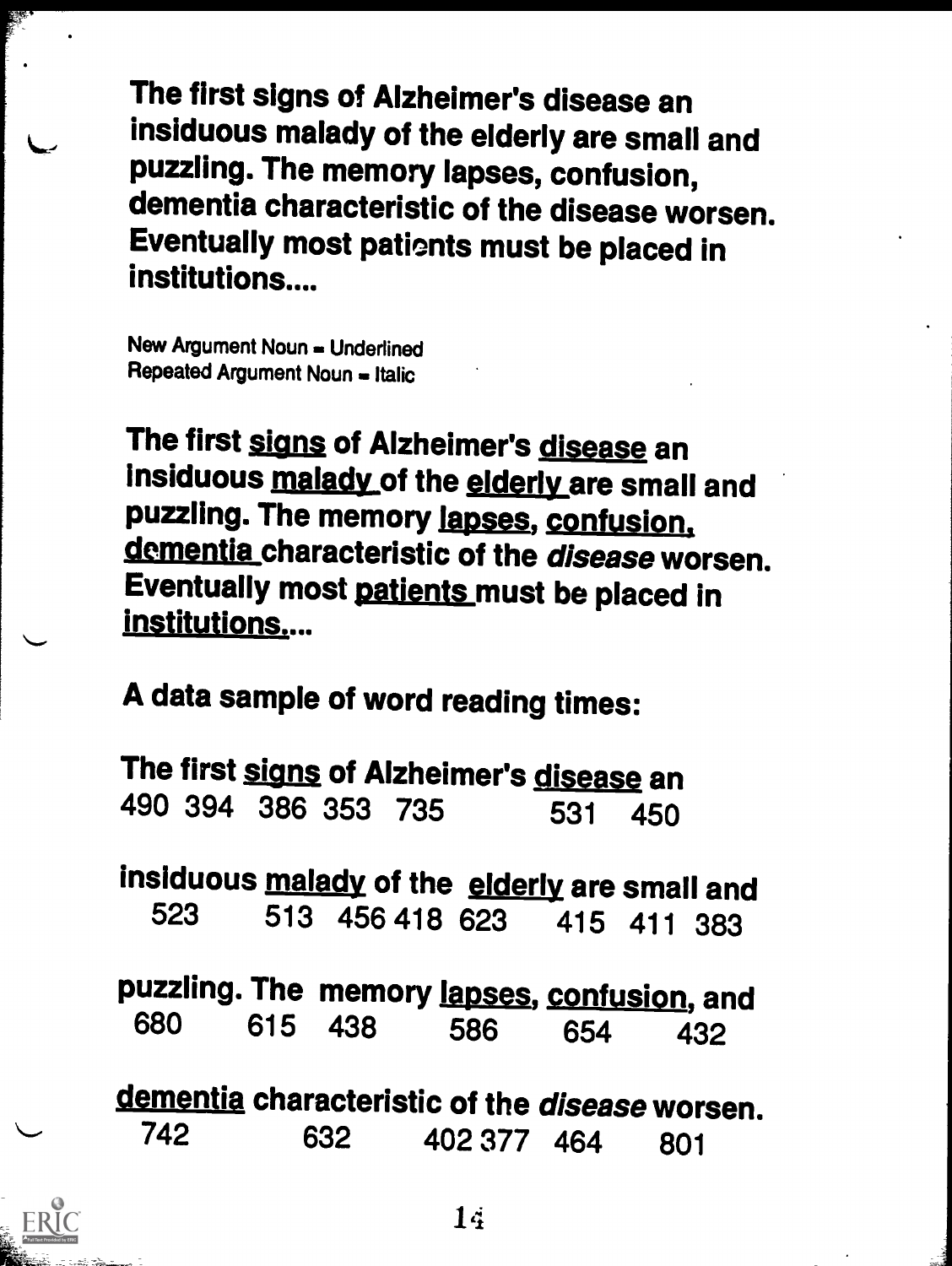

 $\ddot{\phantom{a}}$ 







₿. .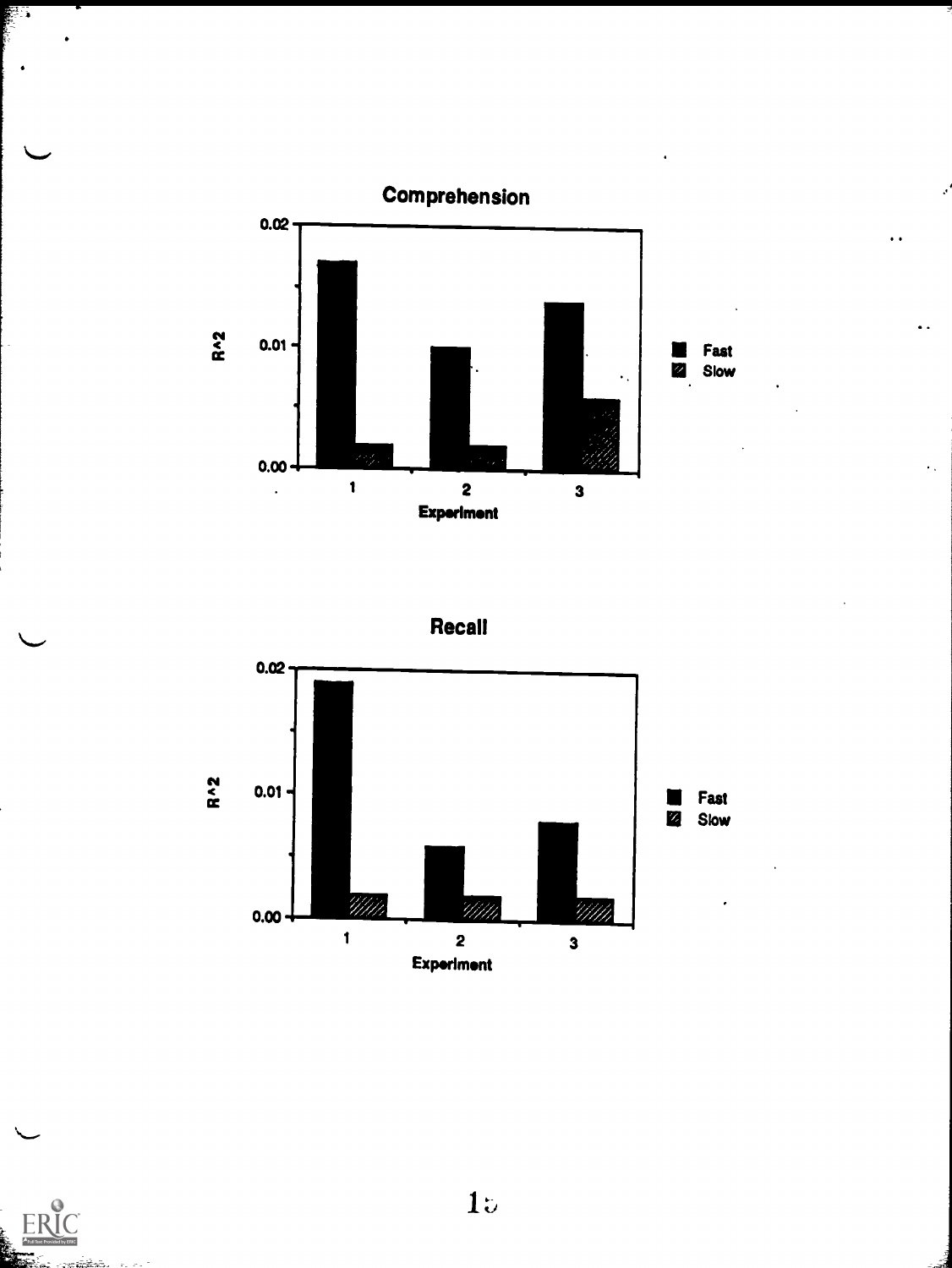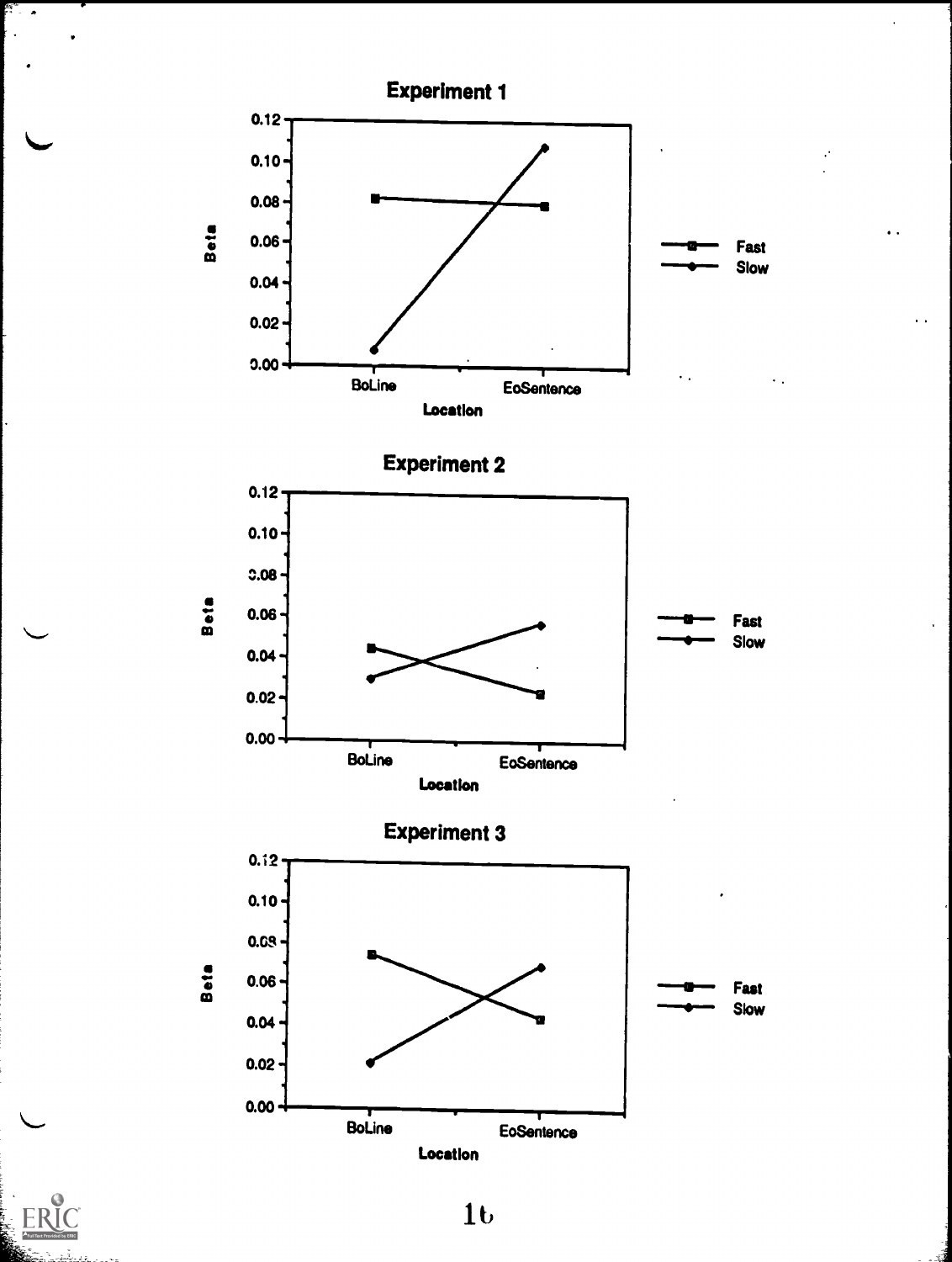

 $\sim$ 

E.

 $1<sup>th</sup>$ 

.,,